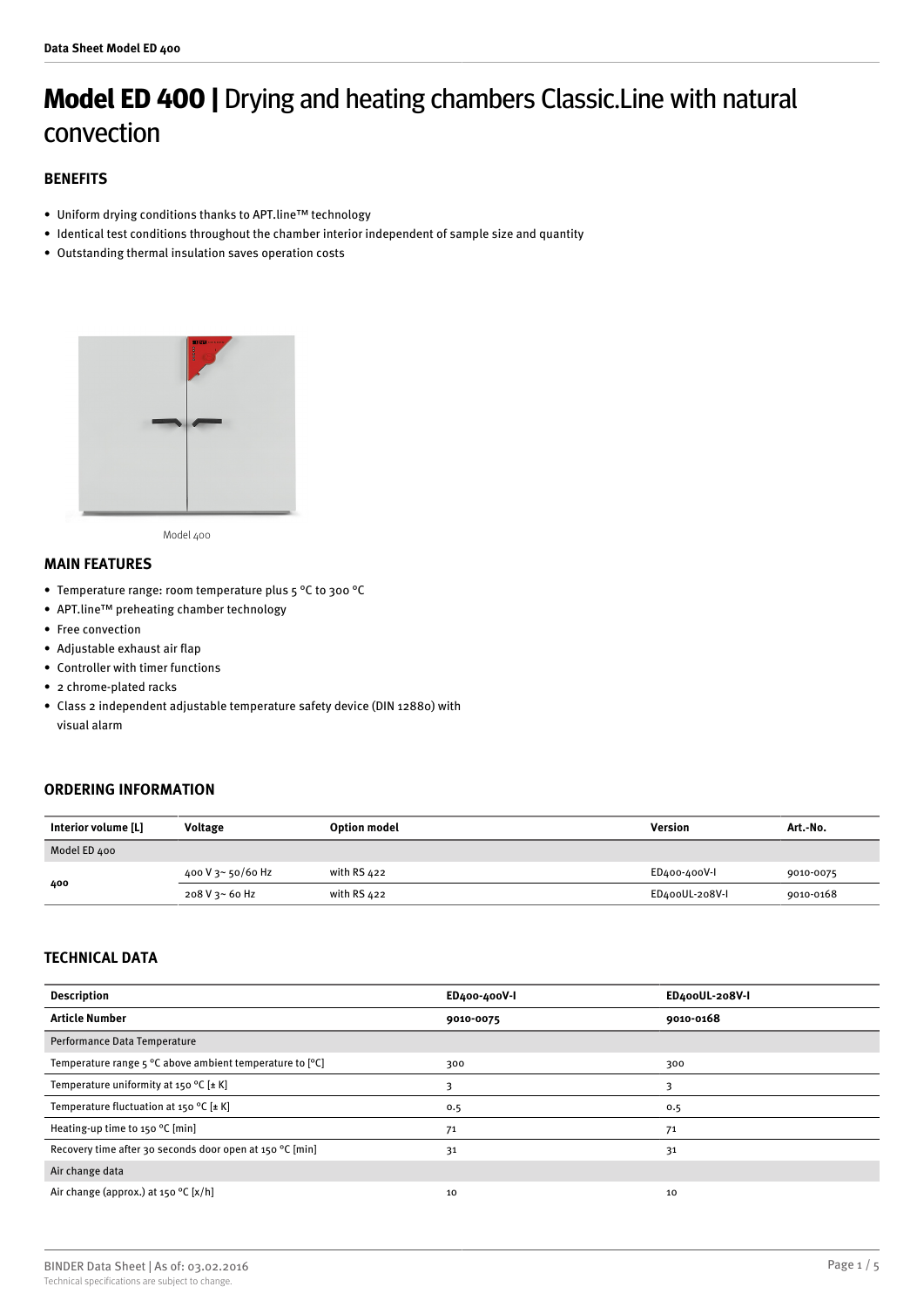#### **Data Sheet Model ED 400**

| <b>Description</b>                    | ED400-400V-I   | ED400UL-208V-I |
|---------------------------------------|----------------|----------------|
| <b>Article Number</b>                 | 9010-0075      | 9010-0168      |
| <b>Electrical data</b>                |                |                |
| Rated Voltage [V]                     | 400            | 208            |
| Power frequency [Hz]                  | 50/60          | 60             |
| Nominal power [kW]                    | 3.4            | 3.4            |
| Unit fuse [A]                         | 3 x 16         | 3 x 16         |
| Phase (Nominal voltage)               | 3 <sup>~</sup> | 3 <sup>~</sup> |
| <b>Measures - Outer dimensions</b>    |                |                |
| Width net [mm]                        | 1235           | 1235           |
| Height net [mm]                       | 1025           | 1025           |
| Depth net [mm]                        | 765            | 765            |
| Wall clearance back [mm]              | 160            | 160            |
| Wall clearance sidewise [mm]          | 100            | 100            |
| <b>Measures - Doors</b>               |                |                |
| Unit doors                            | $\overline{2}$ | $\overline{2}$ |
| <b>Measures - Internal Dimensions</b> |                |                |
| Width [mm]                            | 1000           | 1000           |
| Height [mm]                           | 800            | 800            |
| Depth [mm]                            | 520            | 520            |
| <b>Measures</b>                       |                |                |
| Interior volume [L]                   | 400            | 400            |
| Net weight of the unit (empty) [kg]   | 125            | 125            |
| Load per rack [kg]                    | 35             | 35             |
| Environment-specific data             |                |                |
| Energy consumption at 150 °C          | 672 Wh/h       | 672 Wh/h       |
|                                       |                |                |

# **OPTIONS AND ACCESSORIES**

| <b>Designation</b>                          | <b>Description</b>                                                    | $\star$                  | Art.-No.  |
|---------------------------------------------|-----------------------------------------------------------------------|--------------------------|-----------|
|                                             | 10 mm, back                                                           | 01                       | 8012-0390 |
|                                             | 10 mm, left                                                           | 01                       | 8012-0388 |
|                                             | 10 mm, right                                                          | 01                       | 8012-0387 |
|                                             | 10 mm, top                                                            | 01                       | 8012-0386 |
|                                             | 30 mm, back                                                           | 01                       | 8012-0540 |
|                                             | 30 mm, left                                                           | 01                       | 8012-0537 |
|                                             | 30 mm, right                                                          | 01                       | 8012-0536 |
| Access port with silicone<br>plug           | 30 mm, top                                                            | 01                       | 8012-0539 |
|                                             | 50 mm, back                                                           | 01                       | 8012-0546 |
|                                             | 50 mm, left                                                           | 01                       | 8012-0542 |
|                                             | 50 mm, right                                                          | 01                       | 8012-0541 |
|                                             | 50 mm, top                                                            | 01                       | 8012-0545 |
|                                             | 100 mm, left                                                          | 01, 11                   | 8012-0722 |
|                                             | 100 mm, right                                                         | 01, 11                   | 8012-0721 |
|                                             | 100 mm, top                                                           | 01, 10                   | 8012-0547 |
| Analog output, $4 - 20$<br>mA               | for temperature values (output not adjustable)                        | 02                       | 8012-0430 |
| <b>Calibration certificate,</b><br>expanded | each measurement at additional measuring point or testing temperature | $\overline{\phantom{0}}$ | 8012-0022 |

\* Notes › See last page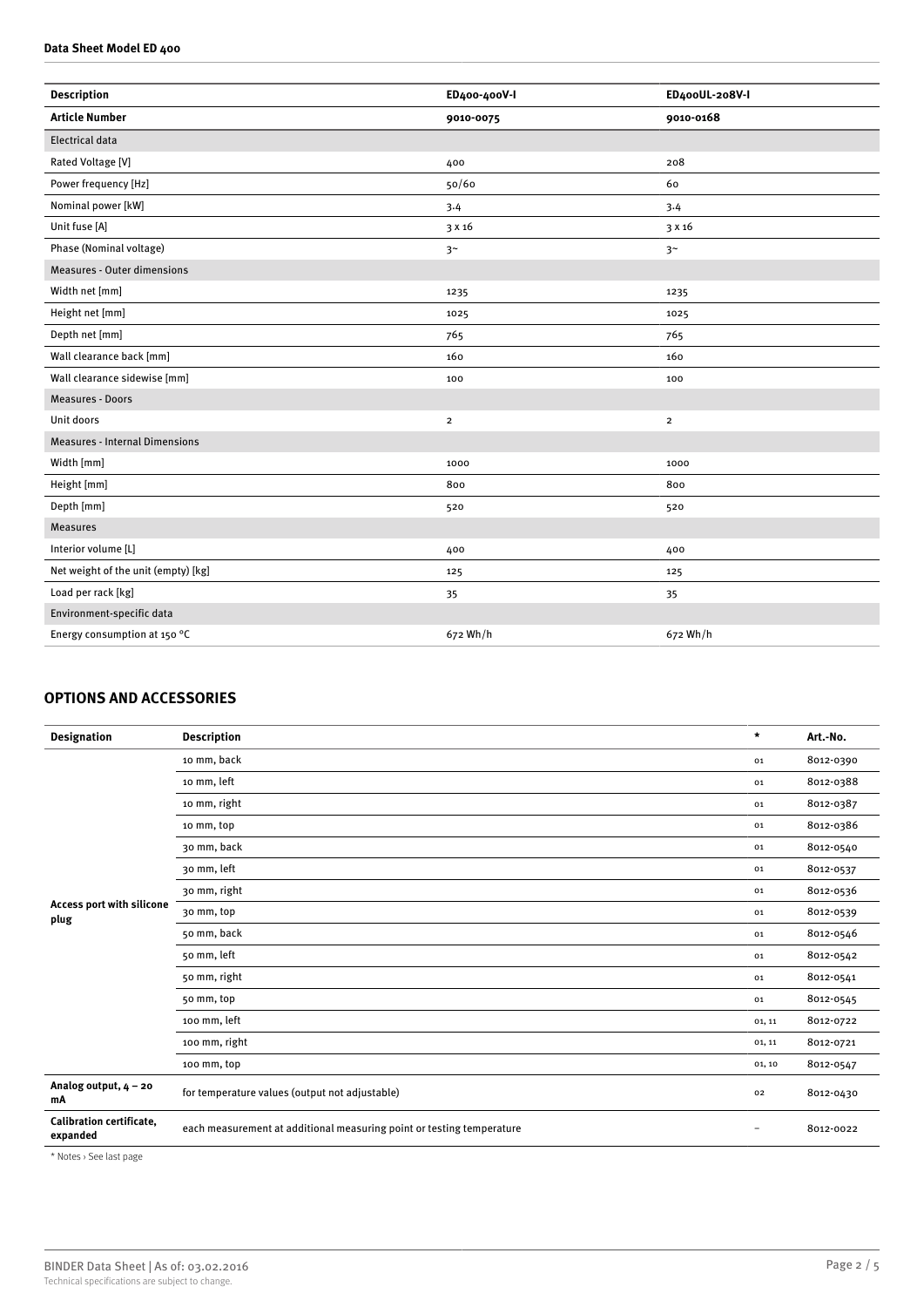|                                                       |                                                                                                                                                        | $\star$                  |           |
|-------------------------------------------------------|--------------------------------------------------------------------------------------------------------------------------------------------------------|--------------------------|-----------|
| <b>Designation</b>                                    | Description                                                                                                                                            |                          | Art.-No.  |
|                                                       | for temperature, measurement in center of chamber at specified temperature                                                                             | $\overline{\phantom{0}}$ | 8012-0030 |
| Calibration certificate,                              | temperature measurement incl. certificate and 27 measuring points at specified temperature                                                             |                          | 8012-0921 |
| temperature                                           | temperature measurement incl. certificate, 15-18 measuring points at specified temperature                                                             |                          | 8012-0918 |
|                                                       | temperature measurement incl. certificate, 9 measuring points at specified temperature                                                                 | $\overline{\phantom{0}}$ | 8012-0915 |
| Cart                                                  | stable cart, casters with locking brakes                                                                                                               |                          | 9051-0019 |
| Class 3.1 independent<br>temperature safety<br>device | with visual alarm (DIN 12880)                                                                                                                          |                          | 8012-0032 |
| Data Logger Kit                                       | T 350: temperature logging from o $\degree$ C to 350 $\degree$ C                                                                                       | 19                       | 8012-0714 |
| Data Logger Kit,<br>software                          | LOG ANALYZE software kit, configuration and evaluation software for all BINDER Data Logger Kits (incl. USB data cable)                                 | 19                       | 8012-0821 |
| Door gasket                                           | made of FKM, silicone-free                                                                                                                             | 03                       | 8012-0497 |
| Door lock                                             | lockable door handle                                                                                                                                   |                          | 8012-0319 |
|                                                       | large                                                                                                                                                  |                          | 4022-0124 |
| Instrument tray                                       | small                                                                                                                                                  |                          | 4022-0123 |
|                                                       | RS 422 cable set and RS 232 / RS 422 interface converter for connection to 10-way plug distributor or for connection to<br>a unit                      |                          |           |
|                                                       | 120 V, 60 Hz option model                                                                                                                              |                          | 8012-0557 |
|                                                       | 230 V, 50/60 Hz option model                                                                                                                           |                          | 8012-0556 |
| Interface converter                                   | RS 422 cable set and RS 422 / Ethernet interface converter for connection to 10-way plug distributor or for connection<br>to a unit                    |                          |           |
|                                                       | 120 V, 60 Hz option model                                                                                                                              |                          | 8012-0405 |
|                                                       | 230 V, 50/60 Hz option model                                                                                                                           |                          | 8012-0380 |
| Interface converter,<br>USB/RS422                     | RS 422 cable set and RS 422 / USB interface converter for connection to 10-way plug distributor or for connection to a<br>unit (USB-powered converter) |                          | 8012-0665 |
| <b>Magnetic Pouch (A4)</b>                            | insert pouch with magnetic strip                                                                                                                       | $\overline{\phantom{0}}$ | 1007-0065 |
| Measurement of air<br>exchange rate                   | in accordance with ASTM D5374, definition and protocol according to ambient temperature                                                                |                          | 8012-0195 |
|                                                       | audible, can be switched off, adjustable limit on the independent temperature safety device                                                            |                          |           |
| <b>Overheating alarm</b>                              | 120 V, 208 V option model                                                                                                                              |                          | 8012-0470 |
|                                                       | 230 V, 400 V option model                                                                                                                              |                          | 8012-0469 |
| pH-neutral detergent                                  | concentrated, for gentle remove of residual contaminants; 1 kg                                                                                         |                          | 1002-0016 |
| Pt 100 temperature<br>sensor                          | additional Pt 100, with flexible cable installed with external connection, incl. LEMO connector (3-pin)                                                |                          | 8012-0115 |
|                                                       | chrome plated                                                                                                                                          | $\overline{\phantom{0}}$ | 6004-0005 |
| Rack                                                  | stainless steel                                                                                                                                        |                          | 6004-0011 |
| RS 422 interface                                      | modular plug distributor for 10 RS 422 interfaces                                                                                                      | $\overline{\phantom{a}}$ | 8012-0295 |
| RS 422 interface, cable<br>(15 <sub>m</sub> )         | RS 422 connection cable (15 m) between plug distributor and RS 422 interface                                                                           |                          | 5023-0036 |
| RS 422 interface, cable<br>(50 <sub>m</sub> )         | RS 422 extension cable (50 m) between interface converter and unit or RS 232 / RS 422 plug distributor                                                 |                          | 5023-0117 |
| Shelf, perforated                                     | stainless steel                                                                                                                                        | $\qquad \qquad -$        | 6004-0032 |
| <b>Software</b>                                       | APT-COM™ communications software                                                                                                                       |                          |           |
|                                                       | version 2 to 3, GLP edition                                                                                                                            | 19                       | 9053-0016 |
|                                                       | version 3, BASIC edition                                                                                                                               | 19                       | 9053-0014 |
|                                                       | version 3, GLP edition                                                                                                                                 | 19                       | 9053-0015 |
|                                                       | version 3, STANDARD edition                                                                                                                            | 19                       | 9053-0013 |
|                                                       | APT-COM™ communications software, price: for free                                                                                                      |                          |           |
|                                                       | version 3, GLP DEMO Edition                                                                                                                            | 19                       | 9053-0008 |
| Viewing window and<br>interior lighting               | viewing window in each door, 470 x 290 mm, and 30 W interior lighting                                                                                  |                          |           |
|                                                       | 208 V option model                                                                                                                                     |                          | 8012-0271 |
|                                                       | 400 V option model                                                                                                                                     |                          | 8012-0269 |

\* Notes › See last page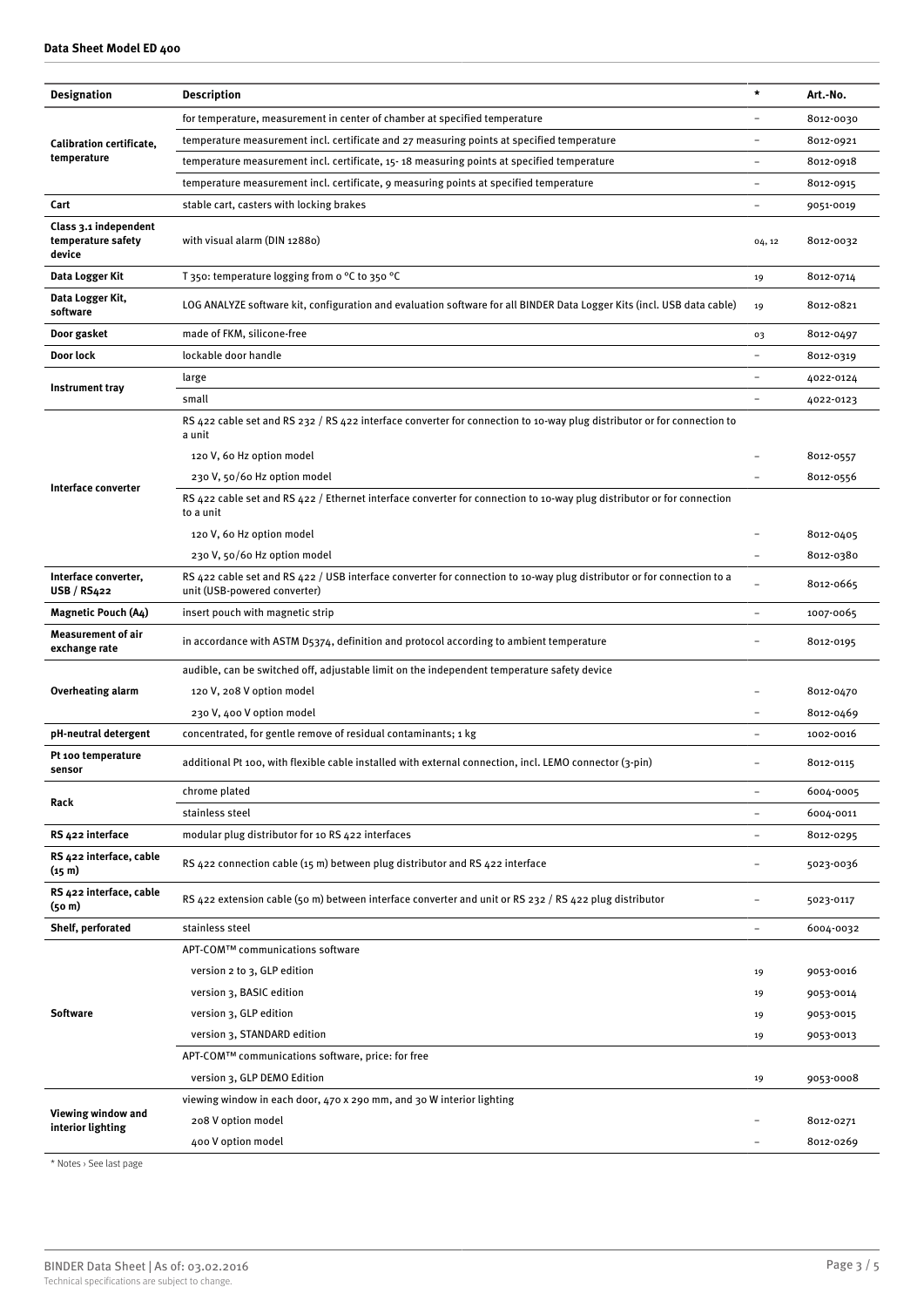# **SERVICES**

| <b>Designation</b>                             | <b>Description</b>                                                                                                                                             | $\star$           | Art.-No.  |
|------------------------------------------------|----------------------------------------------------------------------------------------------------------------------------------------------------------------|-------------------|-----------|
| Installation services                          |                                                                                                                                                                |                   |           |
| Installation                                   | and set up of unit at operating location, connect to existing connections                                                                                      | 13, 18            | DL100100  |
| Instruction                                    | unit function instructions for operation and programming of the controller                                                                                     | 18                | DL100400  |
| Preventive maintenance                         |                                                                                                                                                                |                   |           |
| Preventive maintenance                         | Executive of equipment inspection according to maintenance plan                                                                                                | 14, 18            | DL200200  |
| <b>Calibration services</b>                    |                                                                                                                                                                |                   |           |
| Calibration temperature                        | including certificate, one measuring point in center of chamber at specified temperature                                                                       | 14, 16, 17,<br>18 | DL300101  |
| Measurement of air exchange rate               | including certificate (in accordance with ASTM D5374)                                                                                                          | 14, 16, 17,<br>18 | DL330000  |
| Temperature measurement 18<br>measuring points | including certificate, 18 measuring points at specified temperature                                                                                            | 14, 16, 17,<br>18 | DL300118  |
| Temperature measurement 27<br>measuring points | including certificate, 27 measuring points at specified temperature                                                                                            | 14, 16, 17,<br>18 | DL300127  |
| Temperature measurement 9<br>measuring points  | including certificate, 9 measuring points at specified temperature                                                                                             | 14, 16, 17,<br>18 | DL300109  |
| <b>Validation services</b>                     |                                                                                                                                                                |                   |           |
| Execution of IQ/OQ                             | in accordance with qualification folder                                                                                                                        | 15, 18, 20        | DL400100  |
| Execution of IQ/OQ/PQ                          | in accordance with customer's requirement, price: on request                                                                                                   | 15, 18            | DL440500  |
| Qualification folder IQ/OQ                     | supporting documents for validation performed by customer, consisting of: IQ/OQ checklists, unit<br>schematics, QM certificate in accordance with ISO 9001     | 15, 18, 20        | 8012-0761 |
| Qualification folder IQ/OQ/PQ                  | supporting documents for validation performed by customer, in accordance with customer's<br>requirement, extension of Qualification folder IQ/OQ by chapter PQ | 15, 18            | 8012-0942 |
| <b>Warranty service</b>                        |                                                                                                                                                                |                   |           |
| Extension of the warranty from 2 to 3<br>years | beginning with the date of delivery, wearing parts are not included                                                                                            |                   | DL002041  |
| Extension of the warranty from 2 to 5<br>years | beginning with the date of delivery, wearing parts are not included                                                                                            |                   | DL002042  |

\* Notes › See last page